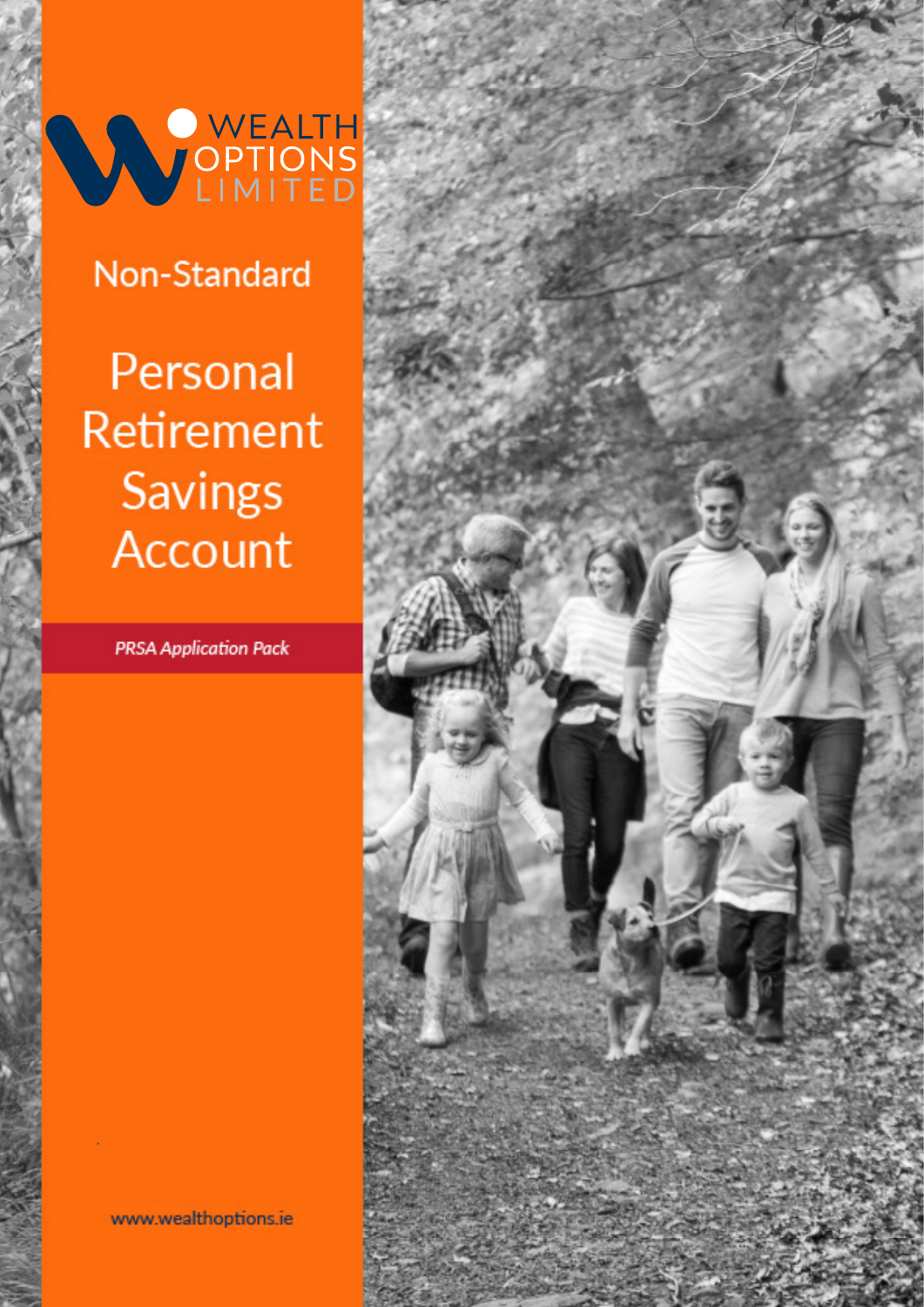## **Documentation Checklist ...**

| Fully completed and signed Application Booklet<br>> Client and Trustee<br>Bank Account Opening Mandate and Addendum signed by the Client<br>Bank Authorisation letter to transfer funds<br>Contact details of Pension Administrator from which the Client is transferring<br>Detailed Schedule of Assets to be transferred in specie<br>$\blacktriangleright$ If cash only - N/A<br>Cheque for Investment Amount or Confirmation of EFT<br>> Cheque to be made payable to 'Client's Name PRSA'<br>Signed and completed Investment Instruction / Investment Declaration form<br>Certified Copy of Proof of PPSN<br>Certified Copy of 1 Utility Bill / Bank Statement<br>> Not more than 6 months old<br>Certified Copy of Photo ID<br>> Valid and in date driving licence or passport<br>Certificate of Benefit Comparison<br>Required when existing pension is to be transfered is from an Occupational Pension Scheme, valued over $\epsilon$ 10,000<br>> Not required if the individual proposing the transfer is leaving Employment or the Occupational Pension Scheme<br>is in the course of winding up (in which case a copy of the signed Winding Up Resolution will be required)<br>Client has been provided with a Preliminary Disclosure Certificate, incorporating sample client details<br>Signed Pension Transfer Instruction Form<br>PRSA Irish Property Purchase Checklist<br>2 separate solicitors must be appointed to arrange legal work<br>> One for seller and one for purchaser<br>Important points to note for legals:<br>> Property must be registered in the name "Wealth Options Ltd as Trustees of Client Name PRSA"<br>The client is free to choose any solicitor from the Wealth Options Ltd panel of solicitors. Please contact the<br>office for further details.<br>A Property Management Company must be appointed.<br>The following are important points to note for liquidity as there must be sufficient liquidity in the PRSA to meet<br>ongoing requirements:<br>What is the property purchase price?<br>> Is the property residential / commercial?<br>> Will stamp duty apply to the purchase?<br>> Will this property purchase in any way breach the Revenue's "arms length" rules?<br>> Is there a management company in place to manage the property upkeep, repairs etc?<br>> What is the annual fee for the management company?<br>Is there a letting agent in place to manage tenancy, lettings, tenant queries, rent collection etc?<br>> What is the annual fee for the letting agent?<br>Are there tenants in place? If so, Wealth Options Ltd need to sight the tenancy agreement to confirm<br>current rental income<br>Rent must be paid directly to the PRSA bank account<br>> Are there any renovations or furnishing costs planned?<br>> Non principal private residence tax payable annually on residential properties<br>I Local Property Tax payable annually on residential properties |  |
|-------------------------------------------------------------------------------------------------------------------------------------------------------------------------------------------------------------------------------------------------------------------------------------------------------------------------------------------------------------------------------------------------------------------------------------------------------------------------------------------------------------------------------------------------------------------------------------------------------------------------------------------------------------------------------------------------------------------------------------------------------------------------------------------------------------------------------------------------------------------------------------------------------------------------------------------------------------------------------------------------------------------------------------------------------------------------------------------------------------------------------------------------------------------------------------------------------------------------------------------------------------------------------------------------------------------------------------------------------------------------------------------------------------------------------------------------------------------------------------------------------------------------------------------------------------------------------------------------------------------------------------------------------------------------------------------------------------------------------------------------------------------------------------------------------------------------------------------------------------------------------------------------------------------------------------------------------------------------------------------------------------------------------------------------------------------------------------------------------------------------------------------------------------------------------------------------------------------------------------------------------------------------------------------------------------------------------------------------------------------------------------------------------------------------------------------------------------------------------------------------------------------------------------------------------------------------------------------------------------------------------------------------------------------------------------------------------------------------------------------------------------------------------------------------------------------------------------------------------------------------------------------------------------------------------------------------|--|
|                                                                                                                                                                                                                                                                                                                                                                                                                                                                                                                                                                                                                                                                                                                                                                                                                                                                                                                                                                                                                                                                                                                                                                                                                                                                                                                                                                                                                                                                                                                                                                                                                                                                                                                                                                                                                                                                                                                                                                                                                                                                                                                                                                                                                                                                                                                                                                                                                                                                                                                                                                                                                                                                                                                                                                                                                                                                                                                                                 |  |
|                                                                                                                                                                                                                                                                                                                                                                                                                                                                                                                                                                                                                                                                                                                                                                                                                                                                                                                                                                                                                                                                                                                                                                                                                                                                                                                                                                                                                                                                                                                                                                                                                                                                                                                                                                                                                                                                                                                                                                                                                                                                                                                                                                                                                                                                                                                                                                                                                                                                                                                                                                                                                                                                                                                                                                                                                                                                                                                                                 |  |
|                                                                                                                                                                                                                                                                                                                                                                                                                                                                                                                                                                                                                                                                                                                                                                                                                                                                                                                                                                                                                                                                                                                                                                                                                                                                                                                                                                                                                                                                                                                                                                                                                                                                                                                                                                                                                                                                                                                                                                                                                                                                                                                                                                                                                                                                                                                                                                                                                                                                                                                                                                                                                                                                                                                                                                                                                                                                                                                                                 |  |
|                                                                                                                                                                                                                                                                                                                                                                                                                                                                                                                                                                                                                                                                                                                                                                                                                                                                                                                                                                                                                                                                                                                                                                                                                                                                                                                                                                                                                                                                                                                                                                                                                                                                                                                                                                                                                                                                                                                                                                                                                                                                                                                                                                                                                                                                                                                                                                                                                                                                                                                                                                                                                                                                                                                                                                                                                                                                                                                                                 |  |
|                                                                                                                                                                                                                                                                                                                                                                                                                                                                                                                                                                                                                                                                                                                                                                                                                                                                                                                                                                                                                                                                                                                                                                                                                                                                                                                                                                                                                                                                                                                                                                                                                                                                                                                                                                                                                                                                                                                                                                                                                                                                                                                                                                                                                                                                                                                                                                                                                                                                                                                                                                                                                                                                                                                                                                                                                                                                                                                                                 |  |
|                                                                                                                                                                                                                                                                                                                                                                                                                                                                                                                                                                                                                                                                                                                                                                                                                                                                                                                                                                                                                                                                                                                                                                                                                                                                                                                                                                                                                                                                                                                                                                                                                                                                                                                                                                                                                                                                                                                                                                                                                                                                                                                                                                                                                                                                                                                                                                                                                                                                                                                                                                                                                                                                                                                                                                                                                                                                                                                                                 |  |
|                                                                                                                                                                                                                                                                                                                                                                                                                                                                                                                                                                                                                                                                                                                                                                                                                                                                                                                                                                                                                                                                                                                                                                                                                                                                                                                                                                                                                                                                                                                                                                                                                                                                                                                                                                                                                                                                                                                                                                                                                                                                                                                                                                                                                                                                                                                                                                                                                                                                                                                                                                                                                                                                                                                                                                                                                                                                                                                                                 |  |
|                                                                                                                                                                                                                                                                                                                                                                                                                                                                                                                                                                                                                                                                                                                                                                                                                                                                                                                                                                                                                                                                                                                                                                                                                                                                                                                                                                                                                                                                                                                                                                                                                                                                                                                                                                                                                                                                                                                                                                                                                                                                                                                                                                                                                                                                                                                                                                                                                                                                                                                                                                                                                                                                                                                                                                                                                                                                                                                                                 |  |
|                                                                                                                                                                                                                                                                                                                                                                                                                                                                                                                                                                                                                                                                                                                                                                                                                                                                                                                                                                                                                                                                                                                                                                                                                                                                                                                                                                                                                                                                                                                                                                                                                                                                                                                                                                                                                                                                                                                                                                                                                                                                                                                                                                                                                                                                                                                                                                                                                                                                                                                                                                                                                                                                                                                                                                                                                                                                                                                                                 |  |
|                                                                                                                                                                                                                                                                                                                                                                                                                                                                                                                                                                                                                                                                                                                                                                                                                                                                                                                                                                                                                                                                                                                                                                                                                                                                                                                                                                                                                                                                                                                                                                                                                                                                                                                                                                                                                                                                                                                                                                                                                                                                                                                                                                                                                                                                                                                                                                                                                                                                                                                                                                                                                                                                                                                                                                                                                                                                                                                                                 |  |
|                                                                                                                                                                                                                                                                                                                                                                                                                                                                                                                                                                                                                                                                                                                                                                                                                                                                                                                                                                                                                                                                                                                                                                                                                                                                                                                                                                                                                                                                                                                                                                                                                                                                                                                                                                                                                                                                                                                                                                                                                                                                                                                                                                                                                                                                                                                                                                                                                                                                                                                                                                                                                                                                                                                                                                                                                                                                                                                                                 |  |
|                                                                                                                                                                                                                                                                                                                                                                                                                                                                                                                                                                                                                                                                                                                                                                                                                                                                                                                                                                                                                                                                                                                                                                                                                                                                                                                                                                                                                                                                                                                                                                                                                                                                                                                                                                                                                                                                                                                                                                                                                                                                                                                                                                                                                                                                                                                                                                                                                                                                                                                                                                                                                                                                                                                                                                                                                                                                                                                                                 |  |
|                                                                                                                                                                                                                                                                                                                                                                                                                                                                                                                                                                                                                                                                                                                                                                                                                                                                                                                                                                                                                                                                                                                                                                                                                                                                                                                                                                                                                                                                                                                                                                                                                                                                                                                                                                                                                                                                                                                                                                                                                                                                                                                                                                                                                                                                                                                                                                                                                                                                                                                                                                                                                                                                                                                                                                                                                                                                                                                                                 |  |
|                                                                                                                                                                                                                                                                                                                                                                                                                                                                                                                                                                                                                                                                                                                                                                                                                                                                                                                                                                                                                                                                                                                                                                                                                                                                                                                                                                                                                                                                                                                                                                                                                                                                                                                                                                                                                                                                                                                                                                                                                                                                                                                                                                                                                                                                                                                                                                                                                                                                                                                                                                                                                                                                                                                                                                                                                                                                                                                                                 |  |
|                                                                                                                                                                                                                                                                                                                                                                                                                                                                                                                                                                                                                                                                                                                                                                                                                                                                                                                                                                                                                                                                                                                                                                                                                                                                                                                                                                                                                                                                                                                                                                                                                                                                                                                                                                                                                                                                                                                                                                                                                                                                                                                                                                                                                                                                                                                                                                                                                                                                                                                                                                                                                                                                                                                                                                                                                                                                                                                                                 |  |
|                                                                                                                                                                                                                                                                                                                                                                                                                                                                                                                                                                                                                                                                                                                                                                                                                                                                                                                                                                                                                                                                                                                                                                                                                                                                                                                                                                                                                                                                                                                                                                                                                                                                                                                                                                                                                                                                                                                                                                                                                                                                                                                                                                                                                                                                                                                                                                                                                                                                                                                                                                                                                                                                                                                                                                                                                                                                                                                                                 |  |
|                                                                                                                                                                                                                                                                                                                                                                                                                                                                                                                                                                                                                                                                                                                                                                                                                                                                                                                                                                                                                                                                                                                                                                                                                                                                                                                                                                                                                                                                                                                                                                                                                                                                                                                                                                                                                                                                                                                                                                                                                                                                                                                                                                                                                                                                                                                                                                                                                                                                                                                                                                                                                                                                                                                                                                                                                                                                                                                                                 |  |

All properties should be independently valued annually. The valuation fee is payable by the PRSA.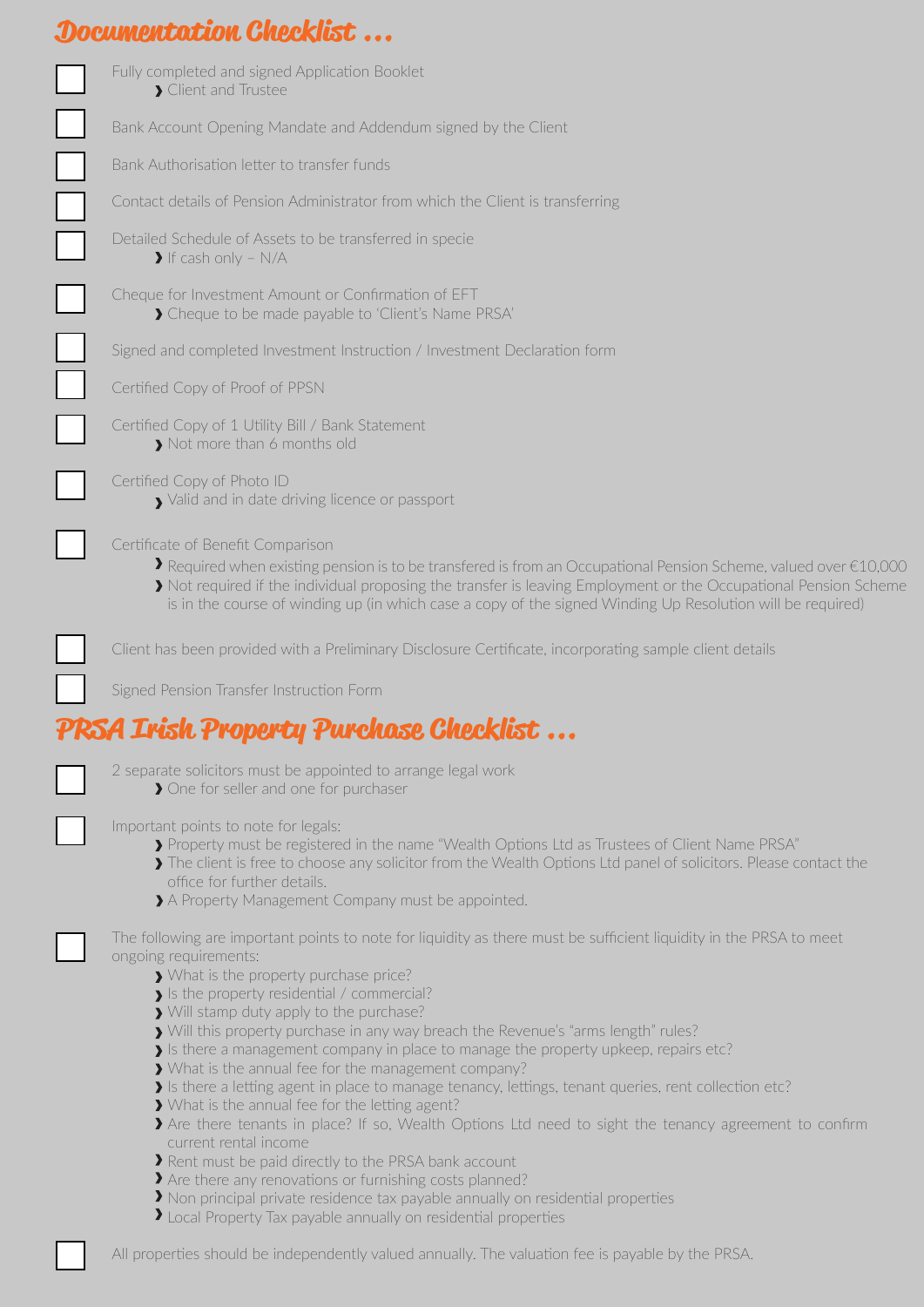# **Non-Standard PRSA Application Form ...**

| <b>Financial Broker Details</b>                                                                                                                                                                                                                                                                                                                            |                                                             |
|------------------------------------------------------------------------------------------------------------------------------------------------------------------------------------------------------------------------------------------------------------------------------------------------------------------------------------------------------------|-------------------------------------------------------------|
| <b>Financial Broker Firm</b>                                                                                                                                                                                                                                                                                                                               |                                                             |
| <b>Financial Broker Name</b>                                                                                                                                                                                                                                                                                                                               | <b>Financial Broker Email</b>                               |
| Financial Broker Contact No                                                                                                                                                                                                                                                                                                                                | Central Bank Ref No                                         |
| Section A: PRSA Holder's Details                                                                                                                                                                                                                                                                                                                           |                                                             |
| Other<br>Mr.<br>Mrs.<br>Ms.                                                                                                                                                                                                                                                                                                                                | Nationality                                                 |
| Surname                                                                                                                                                                                                                                                                                                                                                    | Are you a Resident of Ireland?<br>No.<br>Yes                |
| First Name                                                                                                                                                                                                                                                                                                                                                 | If no, please confirm your country of Residence:            |
| Date of Birth                                                                                                                                                                                                                                                                                                                                              | Country of Tax Residence                                    |
| Telephone                                                                                                                                                                                                                                                                                                                                                  | If you are tax resident in multiple countries please advise |
| <b>Address</b>                                                                                                                                                                                                                                                                                                                                             | Status:<br>Married                                          |
|                                                                                                                                                                                                                                                                                                                                                            | Single                                                      |
|                                                                                                                                                                                                                                                                                                                                                            | Widow(er)<br>Separated                                      |
|                                                                                                                                                                                                                                                                                                                                                            | Divorced                                                    |
| Fircode<br>Please notify us of future change in address                                                                                                                                                                                                                                                                                                    | Civil Partnership                                           |
| Email:                                                                                                                                                                                                                                                                                                                                                     | <b>Spouse Details</b>                                       |
| PPSN No:                                                                                                                                                                                                                                                                                                                                                   | Surname                                                     |
| Chosen Retirement Age*                                                                                                                                                                                                                                                                                                                                     | First Name                                                  |
| Are you, or the beneficial owner, a PEP or a relative or close                                                                                                                                                                                                                                                                                             | Date of Birth                                               |
| associate of a PEP?***<br>No<br>Yes                                                                                                                                                                                                                                                                                                                        | Pension Adjustment Order**:<br>No<br>Yes                    |
| * Age 60-75. If left blank, we will assume your chosen retirement age is 75.<br>*** A PEP (Politically Exposed Person) is defined as a person who is, or has at any time in the preceding 12 months been, entrusted with a prominent public function.                                                                                                      | ** If yes, please provide a certified copy of the order.    |
| Section B: Occupation Details                                                                                                                                                                                                                                                                                                                              |                                                             |
|                                                                                                                                                                                                                                                                                                                                                            |                                                             |
| Occupation                                                                                                                                                                                                                                                                                                                                                 |                                                             |
| Employed <sup>1</sup><br>No.<br>Yes                                                                                                                                                                                                                                                                                                                        | Salary $\epsilon$                                           |
| Please tick which one of the following best describes your occupation status:                                                                                                                                                                                                                                                                              |                                                             |
| Employee                                                                                                                                                                                                                                                                                                                                                   |                                                             |
| Manager, Professional, Technical Administrative                                                                                                                                                                                                                                                                                                            | Sales                                                       |
| Clerical & Secretarial                                                                                                                                                                                                                                                                                                                                     | Plant & Machinery Operative                                 |
| Trade, Craft & Related                                                                                                                                                                                                                                                                                                                                     | Other Employee                                              |
| Personal & Protection Services                                                                                                                                                                                                                                                                                                                             |                                                             |
| OR                                                                                                                                                                                                                                                                                                                                                         |                                                             |
| <b>Self Employed</b>                                                                                                                                                                                                                                                                                                                                       |                                                             |
| Self Employed <sup>2</sup><br>No.<br>Yes                                                                                                                                                                                                                                                                                                                   |                                                             |
| If yes, please tick one of the following options:                                                                                                                                                                                                                                                                                                          | Agriculture<br>Other                                        |
| OR                                                                                                                                                                                                                                                                                                                                                         |                                                             |
| Unemployed                                                                                                                                                                                                                                                                                                                                                 |                                                             |
| Unemployed<br>No.<br>Yes                                                                                                                                                                                                                                                                                                                                   |                                                             |
| 1 You are in receipt of remuneration chargeable to income tax under Schedule E from an office or employment held by you.<br>2 You are in receipt of income chargeable to income tax under Schedule D which is immediately derived from carrying on a trade or a profession, either as an<br>individual or as a partner personally acting in a partnership. |                                                             |

3 | Page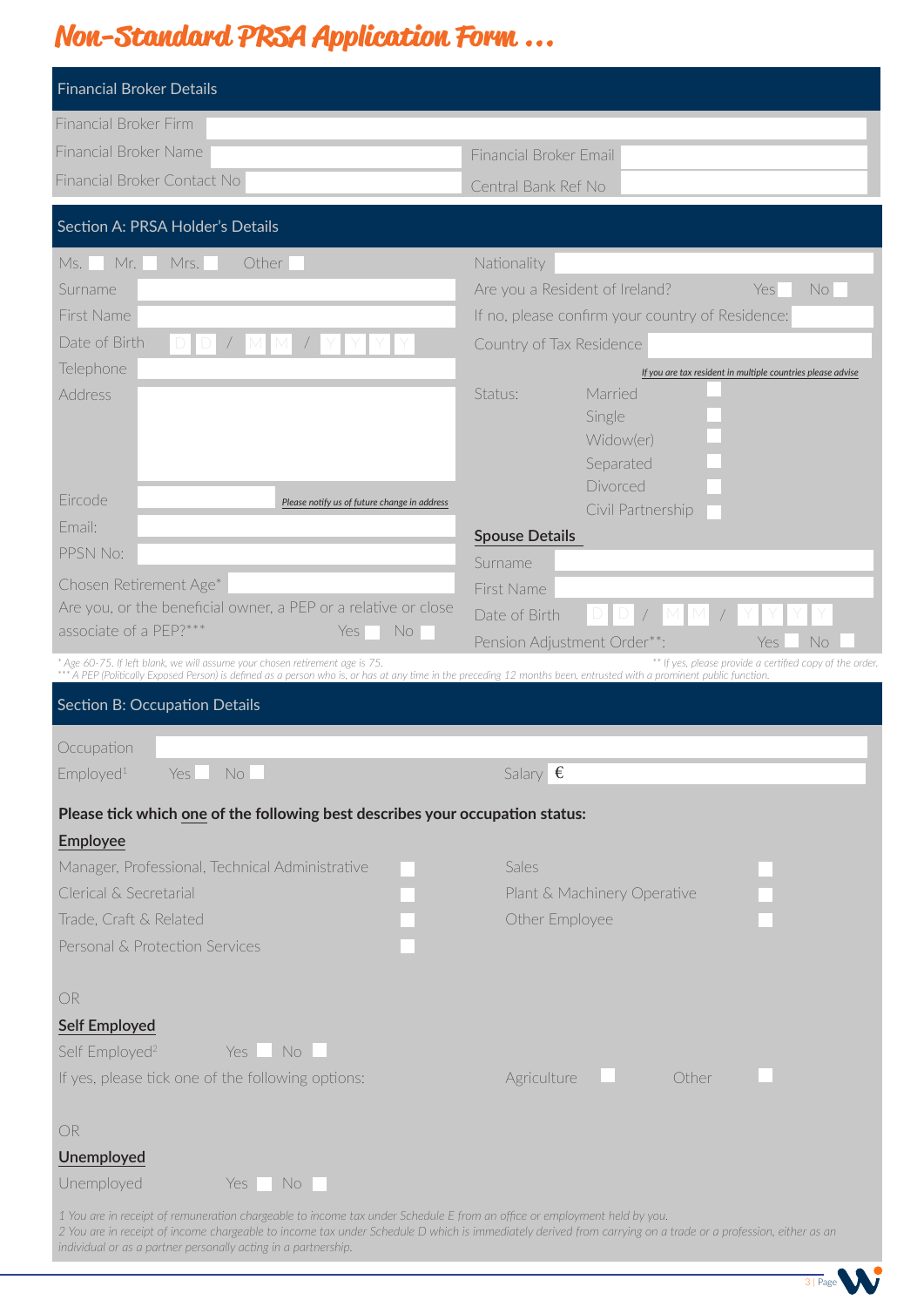| Single Contribution*                                                                                                                                                                                                                                                                                                                                                                                                                                                                                                                                        |                       |                                                                                      |                        |                                          |                                                                      |
|-------------------------------------------------------------------------------------------------------------------------------------------------------------------------------------------------------------------------------------------------------------------------------------------------------------------------------------------------------------------------------------------------------------------------------------------------------------------------------------------------------------------------------------------------------------|-----------------------|--------------------------------------------------------------------------------------|------------------------|------------------------------------------|----------------------------------------------------------------------|
| Employee<br>$\in$                                                                                                                                                                                                                                                                                                                                                                                                                                                                                                                                           |                       | Employer<br>€                                                                        |                        | <b>AVC</b><br>$\in$                      |                                                                      |
| Payment Type: EFT                                                                                                                                                                                                                                                                                                                                                                                                                                                                                                                                           |                       | Cheque                                                                               |                        |                                          |                                                                      |
| <b>Regular Contributions*</b>                                                                                                                                                                                                                                                                                                                                                                                                                                                                                                                               |                       |                                                                                      |                        |                                          |                                                                      |
| Employee<br>$\in$                                                                                                                                                                                                                                                                                                                                                                                                                                                                                                                                           |                       | Employer<br>€                                                                        |                        | <b>AVC</b><br>$\epsilon$                 |                                                                      |
| Payment Type: Cheque Only                                                                                                                                                                                                                                                                                                                                                                                                                                                                                                                                   |                       | Frequency:                                                                           | Monthly Only           |                                          |                                                                      |
| Commencement Contribution Date:                                                                                                                                                                                                                                                                                                                                                                                                                                                                                                                             |                       |                                                                                      |                        |                                          |                                                                      |
| *If contributions are being made by cheque, they should be made payable to 'Client's Name PRSA'. If being made by EFT,<br>please contact the office for bank account details.<br><b>AVC PRSA Plan Details</b><br>Is this scheme an AVC PRSA?                                                                                                                                                                                                                                                                                                                | - Yes                 | No                                                                                   |                        |                                          |                                                                      |
| If yes, please confirm the following details:                                                                                                                                                                                                                                                                                                                                                                                                                                                                                                               |                       |                                                                                      |                        |                                          |                                                                      |
| OPS Trustee Name:<br>Address:                                                                                                                                                                                                                                                                                                                                                                                                                                                                                                                               |                       |                                                                                      | Normal Retirement Age: |                                          |                                                                      |
| Telephone No:                                                                                                                                                                                                                                                                                                                                                                                                                                                                                                                                               |                       |                                                                                      | Email:                 |                                          |                                                                      |
| Date of joining company:                                                                                                                                                                                                                                                                                                                                                                                                                                                                                                                                    |                       |                                                                                      |                        |                                          |                                                                      |
| <b>Section D: Transfer Details</b>                                                                                                                                                                                                                                                                                                                                                                                                                                                                                                                          |                       |                                                                                      |                        |                                          |                                                                      |
| Name of Pension Scheme                                                                                                                                                                                                                                                                                                                                                                                                                                                                                                                                      |                       |                                                                                      |                        | Pension Authority Reference              |                                                                      |
| Revenue Reference Number                                                                                                                                                                                                                                                                                                                                                                                                                                                                                                                                    |                       |                                                                                      |                        | Normal Retirement Age                    |                                                                      |
| Name(s) of Trustees                                                                                                                                                                                                                                                                                                                                                                                                                                                                                                                                         |                       |                                                                                      |                        |                                          |                                                                      |
| Name of Employer                                                                                                                                                                                                                                                                                                                                                                                                                                                                                                                                            |                       |                                                                                      |                        |                                          |                                                                      |
| Is there a Pension Adjustment Order in place? Yes No                                                                                                                                                                                                                                                                                                                                                                                                                                                                                                        |                       |                                                                                      |                        | If yes, please provide evidence of same. |                                                                      |
| Is the transferring scheme:                                                                                                                                                                                                                                                                                                                                                                                                                                                                                                                                 |                       | Defined Benefit   Defined Contribution   Another PRSA<br>Personal Pension Plan (RAC) |                        |                                          |                                                                      |
| If this transfer is from a PRSA, is this a vested PRSA? i.e. have you taken retirement benefits from it previously? Yes                                                                                                                                                                                                                                                                                                                                                                                                                                     |                       |                                                                                      |                        |                                          |                                                                      |
| Employee                                                                                                                                                                                                                                                                                                                                                                                                                                                                                                                                                    | Employer              | AVC                                                                                  |                        | Total                                    |                                                                      |
| €                                                                                                                                                                                                                                                                                                                                                                                                                                                                                                                                                           | $\in$                 | €                                                                                    |                        | €                                        |                                                                      |
| I authorise the Administrator of the above scheme to transfer to a Wealth Options Ltd Personal Retirement Savings Account<br>the amount which in the opinion of the said Trustees represents the value of my benefits on withdrawal under the Plan. In<br>consideration of the payment of such transfer value to a Wealth Options Ltd Personal Retirement Savings Account, I hereby<br>release the Trustees of the Plan from all liability to me and my dependents in respect of all benefits under the plan with effect<br>from the date of such transfer. |                       |                                                                                      |                        |                                          |                                                                      |
| <b>PRSA Holder</b><br><b>Signature Required</b><br>Signature                                                                                                                                                                                                                                                                                                                                                                                                                                                                                                | $\boldsymbol{\theta}$ |                                                                                      |                        | Date:                                    | $\begin{array}{c c c c c c} & D & D & J & M & M & J & Y \end{array}$ |
|                                                                                                                                                                                                                                                                                                                                                                                                                                                                                                                                                             |                       |                                                                                      |                        |                                          |                                                                      |

**4** | Page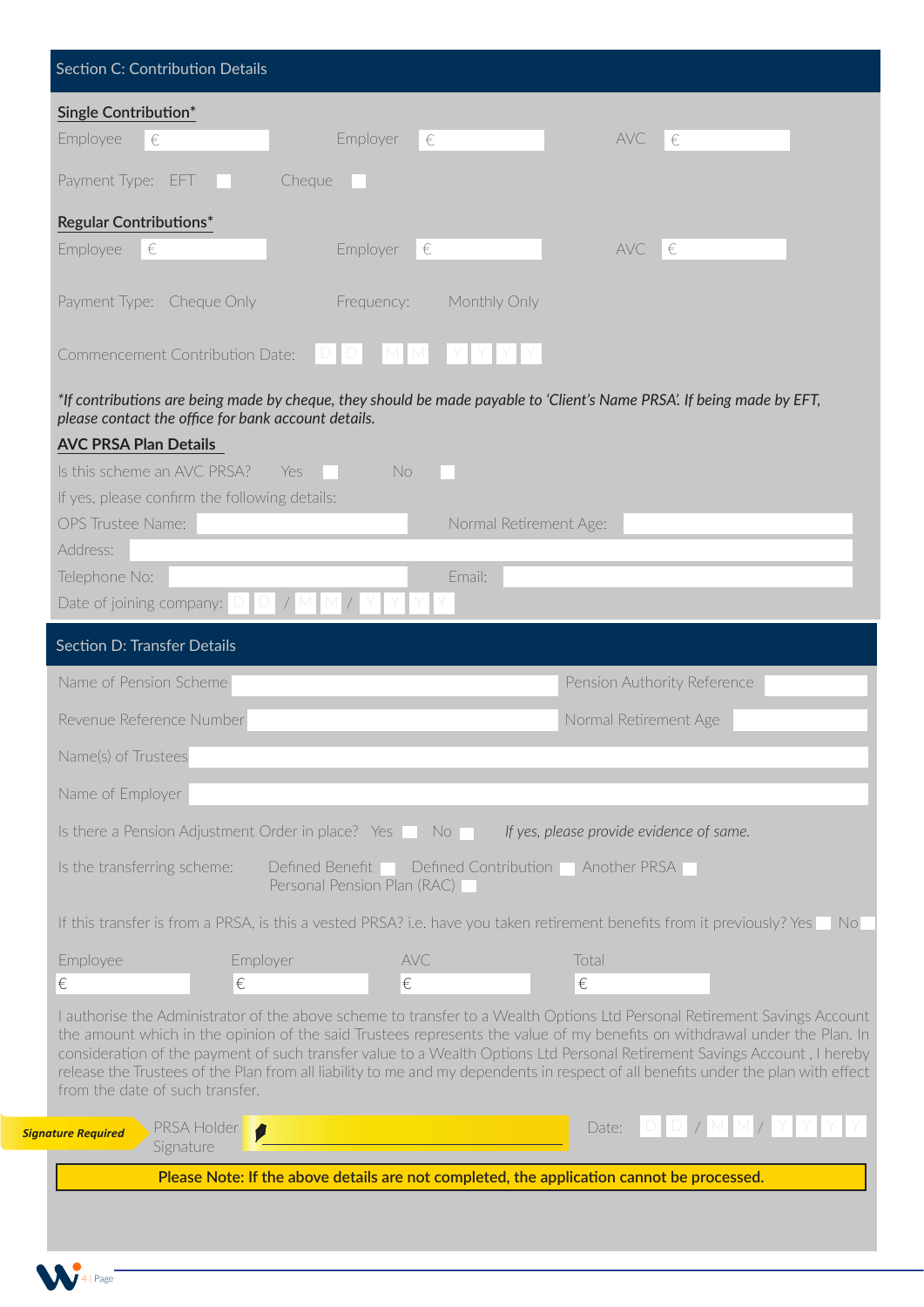#### Section E: Investment Strategy Details\*

Please **tick** one of the following in relation to which investment strategy you would like to adopt *(if you do not select one of these you will be included in the default investment strategy)*:

#### **1. Personal Investment Strategy**

I choose to have my funds placed on deposit pending further instruction for investment from myself - Details of such investments can be completed in the PRSA Investment Instruction Form on Page 7 of this application booklet (0verleaf). If this PRSA Investment Instruction Form on Page 7 is left blank then your funds will be kept in cash on deposit until an investment instruction is received.

OR

#### **2. Default Investment Strategy**

If you choose the default investment strategy, all contributions must be made in accordance with this strategy)

Please supply all marketing and compliance documentation relating to these investments to Wealth Options Ltd.

*\*Wealth Options Ltd will ensure that there is sufficient liquidity in the PRSA for payment of fees before an investment is made.*

#### Section F: Declarations

**Warning: If you propose to take out this PRSA in complete or partial replacement of any existing policy, please take special care to satisfy yourself that this policy meets your needs. In particular, please make sure that you are aware of the financial consequences of replacing your existing policy. If you are in doubt about this, please contact your current provider or financial broker.**

#### **Data Protection Notice**

Wealth Options Ltd ('Wealth Options') will keep the information you provide, for the purposes of, and in connection with, this application, about yourself and about third parties confidential. Wealth Options will use it to administer this application and any subsequent appointment (agreement), and in order to comply with legal obligations imposed on it. Wealth Options is committed to safeguarding your personal data through its obligations under the Data Protection Acts. Further details of our data processing practices and your data protection rights are included in our Data Protection Policy. This policy is available on our website and/or in hard copy format from Wealth Options Ltd., Elm House, Millennium Park, Naas, Co. Kildare.

This is my application for a Wealth Options Limited Personal Retirement Savings Account (PRSA). 

I declare that, to the best of my knowledge and belief, all the details provided are true and complete whether in my handwriting or not and that this application and declaration shall form the basis of my contract with Wealth Options Limited. I confirm that I have read and accept the General Terms of Business, the Preliminary Disclosure Certificate and the terms and conditions set out in the marketing documentation and I understand that the contract will start when you accept my application.

I confirm that I have received Appendix B on PRSAs.

I declare that, to the best of my knowledge, my investment is from an approved source. 

I confirm that I have received financial advice prior to the establishment of the PRSA and that Wealth Options Limited have not provided any advice to me with regard to this PRSA. I agree that where I have selected fund(s) other than the Default Investment Strategy, by signing this declaration, and any supplementary application, I am providing written confirmation that I do not wish to avail of the Default Investment Strategy. I understand that values can go down as well as up. I understand that if there is gearing involved in an investment there may be a higher degree of risk involved in that investment. I understand that if I decide to exercise my cooling off option on an insured product, my fund will be refunded less the adjustment for any downward movement in the unit price from the date of the investment to policy cancellation date.

I understand that the investment risks associated with a Non-Standard PRSA may be higher than those under a Standard PRSA. I am satisfied that this Non-Standard PRSA is an appropriate product for me.

I consent to Wealth Options Limited applying for units in a Unit Trust on behalf of my PRSA. Wealth Options Limited are trustees of the Unit Trust and I may also be investing in a product either produced or promoted by Wealth Options Limited. There is no conflict of interest here as Wealth Options Limited as trustees of the Unit Trust will operate under my instruction as the beneficial owner of the PRSA. 

I wish for Wealth Options Limited to invest in the products noted on the attached Investment Instruction Form / Declaration and any subsequent Investment Instruction Declarations. I understand that this investment will be made by the Unit Trust and will be subject to the provisions of the Trust Deed as amended. 

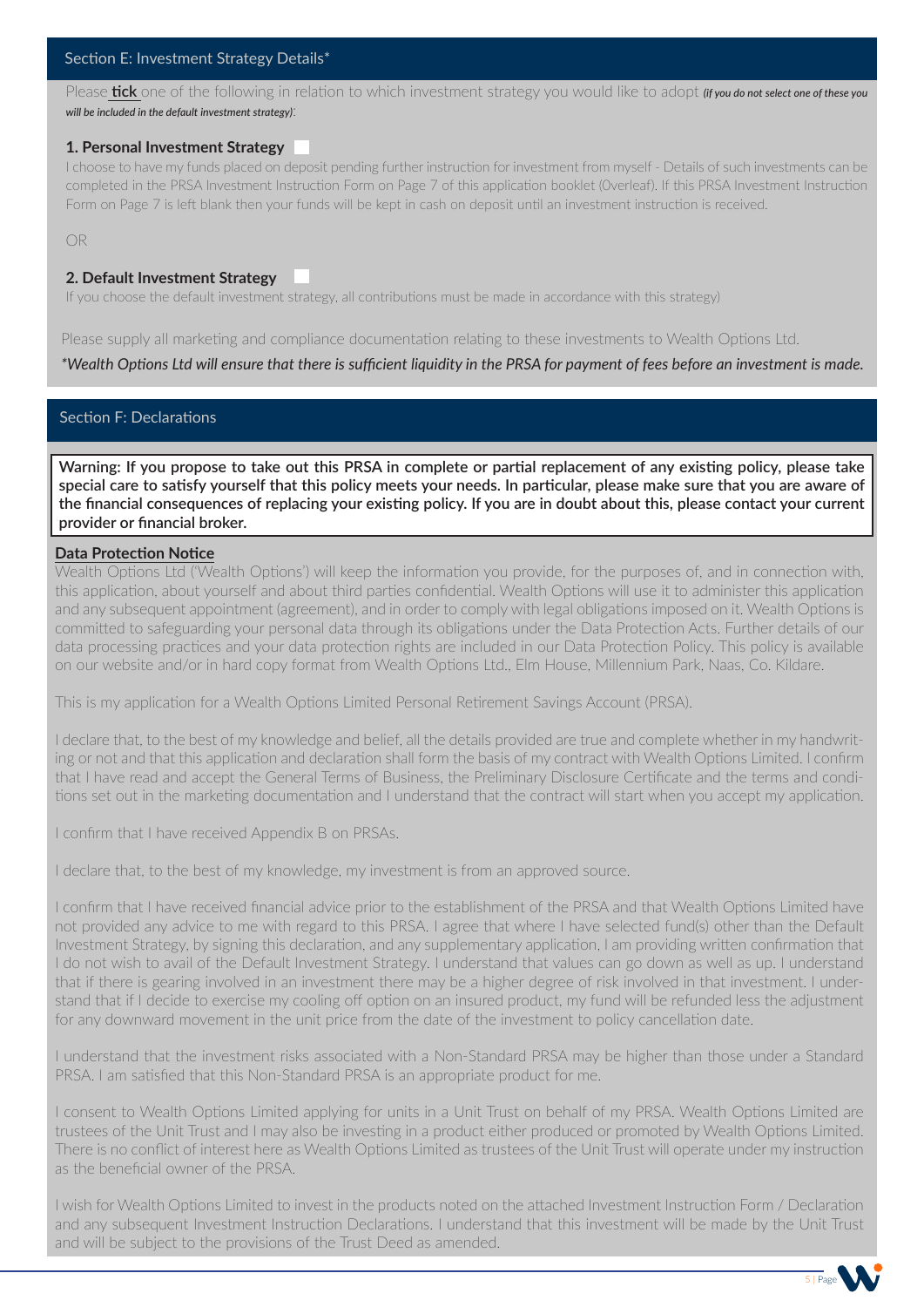I hereby declare that I am aware of, understand and have taken such advice as I deem appropriate in connection with Revenue guidelines and practices for investments within PRSAs. I confirm and acknowledge that the investment(s) held within my PRSA are or shall be in conformity with or do not or shall not to the best of my knowledge, contradict the guidelines. I hereby consent to the provision of information by Wealth Options to the Revenue Commissioners, The Pensions Authority and any regulatory or government authority or exchange having control or jurisdiction over us, if requested, in relation to this PRSA.

By signing this form I am indemnifying Wealth Options Limited against any and all costs and claims incurred or suffered arising directly or indirectly out of the signing by Wealth Options Limited of any investment application and/or making the investment or otherwise in connection with the investment. 

I agree that Wealth Options Ltd may receive information in respect of any transfer value or contribution amount from the transferring Trustees / Life Office and I authorise them to give Wealth Options Ltd this information. I authorise any insurance provider or pension trustees to provide details of any pension plan or scheme or pension annuity currently or previously applying to me that Wealth Options Limited may require.

Where applicable, I, as an employee, consent to my employer having access to details of my application in order to facilitate the deduction of my personal contributions from my salary. I also understand that the commencement date of the contract and the timing of any subsequent changes to contributions will be subject to my Employer making the necessary changes in my payroll.

I consent to Wealth Options Limited seeking relevant information relating to my past, present, future employments and pension arrangements from any employers, trustees, administrators, or pension providers and I authorise the giving of such information. I confirm I have read and accept the Data Protection Notice and I agree that my personal information may be used for the purposes described.

I hereby authorise and agree that Wealth Options may request my signature using electronic software including Docusign. The acceptance of electronic agreements is governed by the Electronic Commerce Act 2000 (the "Act") and EU Regulation No 910/2014 (the "eIDAS Regulation"). If either party accepts/signs documents by using an electronic signature and/or an electronic signing platform (and/or by accepting the terms and conditions of an electronic signing platform, if applicable), each party agrees that: the document will be accepted using an electronic process as outlined in the Act and the eIDAS Regulation; they will not seek to avoid their responsibilities under this document based on the fact that one or more parties signed this document using an e-signature as opposed to a hand-written signature on paper; either party can store copies of the document electronically and use these copies for legal purposes.

I authorise the Revenue Commissioners and the Department of Social and Family Affairs to give Wealth Options my most recent address held on their records at any time in the future. 

I authorise Wealth Options Limited to deduct all fees, charges and relevant taxes as and when they fall due for payment. All fees have been explained to me and I am satisfied with the fees. I am aware that additional fees may be applied as a result of my underlying investment. 

I confirm I have read and accept the terms surrounding the termination process of my PRSA. 

I understand that Wealth Options Limited may hold funds on account for liquidity purposes. 

#### *Signature Required*



I confirm that I have met the above-named client, explained the product to them and have given them suitable advice. 

#### *Signature Required*



Warning: Please note that the provision of this service provided by Wealth Options Ltd does not require licensing, authorisation, or registration with the Central Bank and, as a result, it is not covered by the Central Bank's requirements designed to protect consumers or by a statutory compensation scheme.

 $\neg M M J Y Y Y$ 

#### Notes

6 | Page

Please use this area to provide extra information in relation to any of the questions in the application form. Please indicate which question the extra information relates to.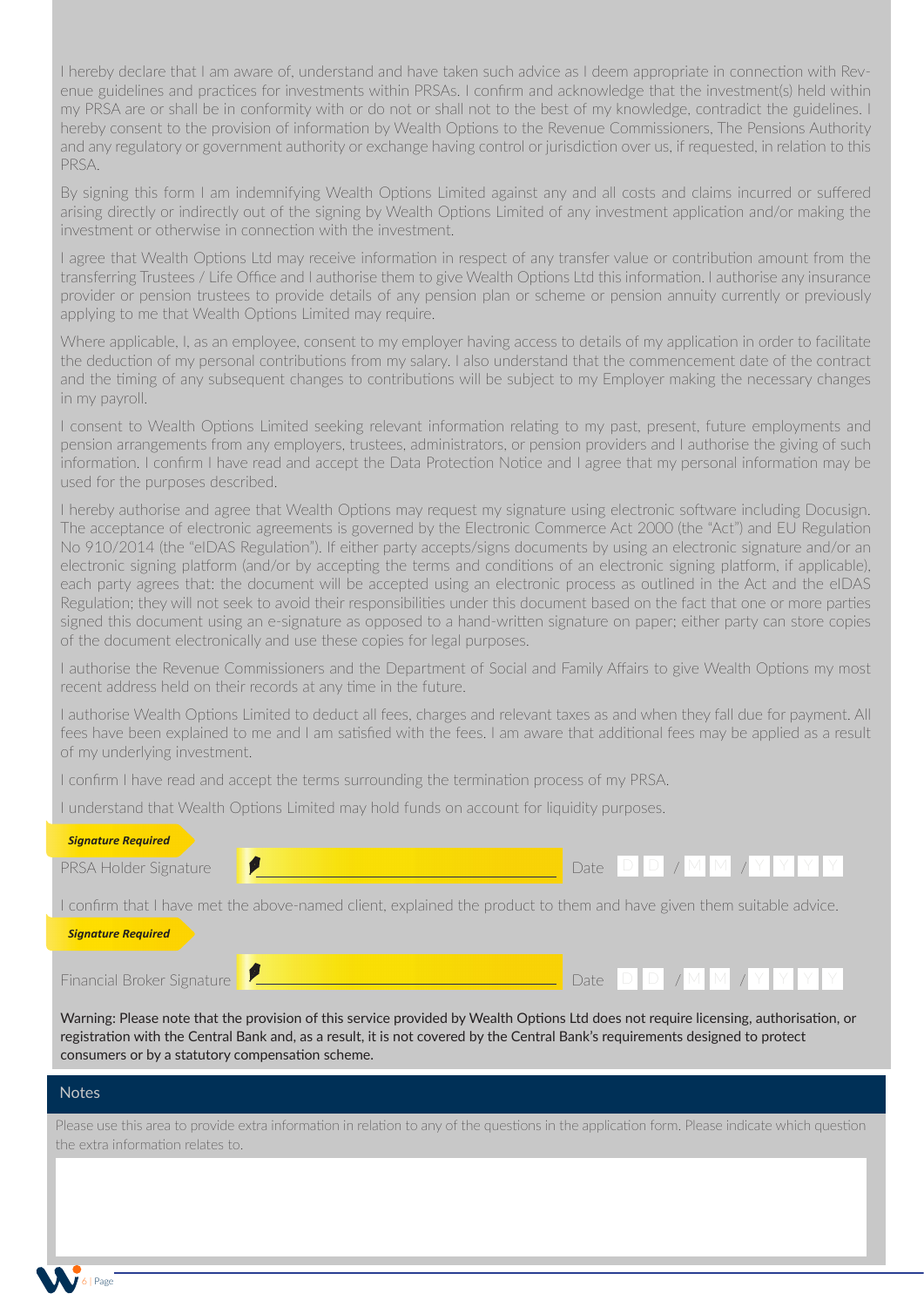## **PRSA Investment Instruction Form ...**

| <b>Client Details</b>         |   |                               |   |
|-------------------------------|---|-------------------------------|---|
| Name of PRSA                  |   |                               |   |
| Investment Instruction        |   |                               |   |
| <b>Fund / Investment Name</b> |   | <b>Amount to be invested*</b> |   |
|                               | € |                               | % |
|                               |   |                               | % |

*Please supply all marketing and compliance documentation relating to the investments to Wealth Options Ltd - prospectus, loan/ investment agreement, brochures, fact sheet, memorandum. These documents should provide complete clarity on all investment charges, fees and commissions. Please note that no investments with fixed fees or performance fees can be facilitated.* 

### Declaration

- 1. IinstructWealthOptionsLimitedtosignanyrelevantdocumentationtoinvestintheabovementionedproduct. Iunderstand that this investment may be made by theARF Unit Trust and will be subject to the provisions ofthe Trust Deed as amended. I consent to Wealth Options Ltd. applying for units in the ARF Unit Trust on behalf of my PRSA. I understand that Wealth Options Ltd. are trustees of the ARF Unit Trust and I may also be investing in a product either produced or promoted by Wealth Options Ltd. There is no conflict of interest here as Wealth Options Limited, as trustees of the ARF Unit Trust, will operate under my instruction, as the beneficial owner of the PRSA.
- 2. I agree that in consideration of Wealth Options Limited agreeing to sign the investment application form and any related documents, I will indemnify Wealth Options Limited against any and all costs and claims incurred or suffered by Wealth Options Limited arising directly or indirectly out of the signing by Wealth Options Limited of the investment application and/or making this Investment or otherwise in connection with the Investment and;
- 3. I accept that the investment may be subject to AIFMD legislation and have taken advice on this matter and;
- 4. I acknowledge that Wealth Options Limited have provided no financial advice on this investment and have no responsibility to carry out suitability or appropriateness assessments or to carry out due diligence on this investment. I certify that I have received independent financial advice prior to the making of this investment. I understand that values can go down as well as up. I understand that if there is gearing (lending) involved in an investment there may be a higher degree of risk involved in that investment. All fees in the investment have been explained to me and I am satisfied with the fees.
- 5. In the event that a proposed investment return is not paid by the investment I confirm my agreement to pay the PRSA annual management fee as and when it falls due.
- 6. I hereby consent to the provision of information to the Revenue Commissioners if requested in relation to this investment.
- 7. If I decide to exercise my cooling off option on an insured product, I understand that my fund will be refunded less the adjustment for any downward movement in the unit price from the date of the investment to policy cancellation date.
- 8. I agree that Wealth Options Limited shall not be liable for any loss or depreciation that may occur in an intended investmentduringthetimetakenfromthesigningoftheinstructiondocumentationbythePRSAholdertothetimethefundsare transferred.

Warning: Please note that the provision of this service provided by Wealth Options Ltd does not require licensing, authorisation, or registration with the Central Bank and, as a result, it is not covered by the Central Bank's requirements designed to protect consumers or by a statutory compensation scheme.

**Signature Required** Signature of PRSA Holder **P And M M M M M M M M M M M M M M M M M M** M M M M M M M M M M M

### Data Protection Acts

Wealth Options Ltd ('Wealth Options') will keep the information you provide, for the purposes of, and in connection with, this application, about yourself and about third parties confidential. Wealth Options will use it to administer this application and any subsequent appointment (agreement), and in order to comply with legal obligations imposed on it. Wealth Options is committed to safeguarding your personal data through its obligations under the Data Protection Acts. Further details of our data processing practices and your data protection rights are included in our Data Protection Policy. This policy is available on our website and/or in hard copy format from Wealth Options Ltd., Elm House, Millennium Park, Naas, Co. Kildare.

I confirm that I have met the above named client, explained the product to them and have given them suitable advice.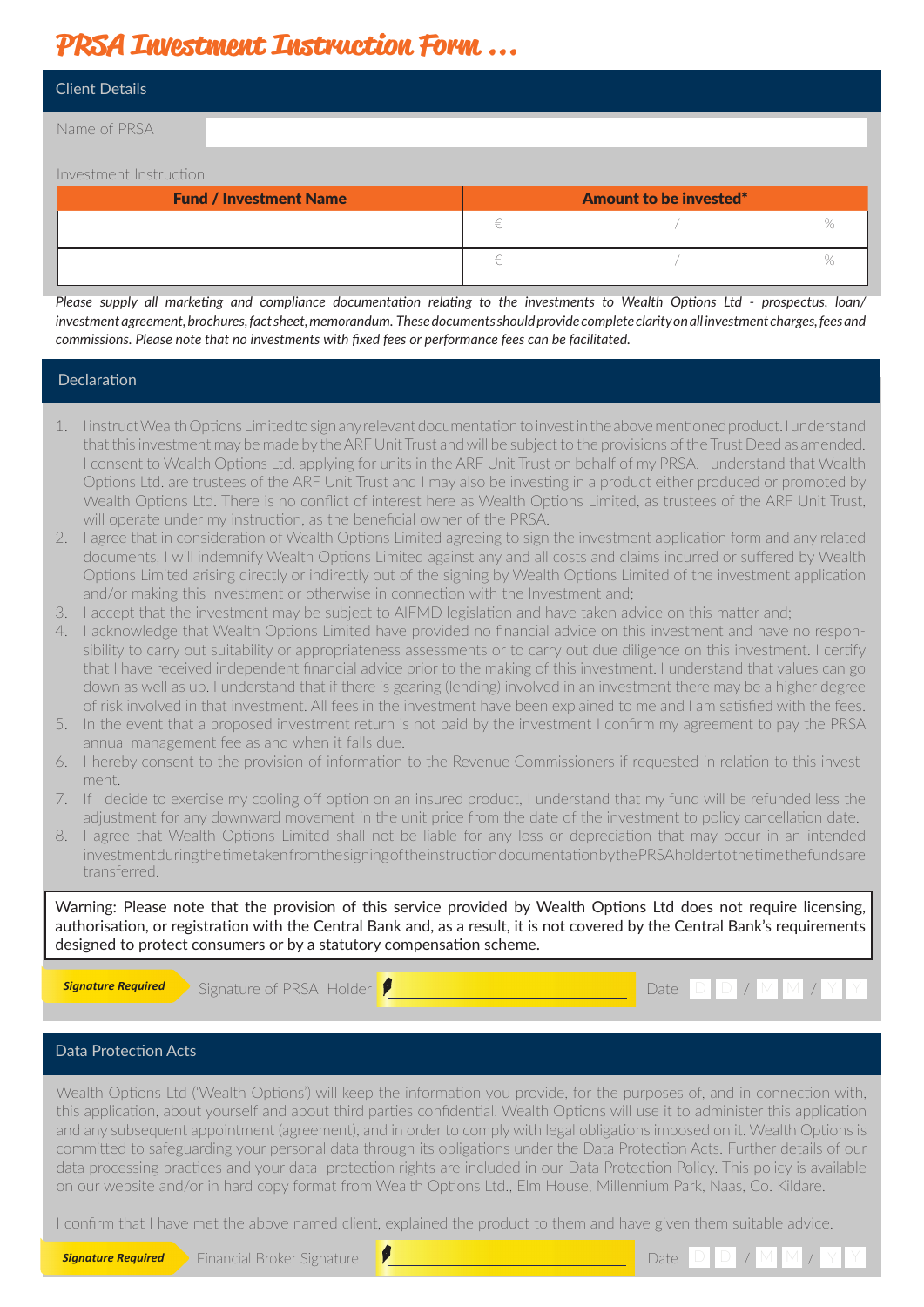## **PRSA Investment Declaration ...**

| Name of PRSA:                                        | (the "Scheme")         |  |  |
|------------------------------------------------------|------------------------|--|--|
| Name of Trustee: Wealth Options Ltd. (the "Trustee") |                        |  |  |
| Details and nature of proposed investment(s):        |                        |  |  |
|                                                      | (the "Investment(s)" ) |  |  |

I hereby declare for the benefit of the Trustee that I am aware of, understand and have taken such professional advice as I deem appropriate in connection with the Revenue guidelines and practices for PRSAs (the "Guidelines") and their application to the Investment(s), and I confirm and acknowledge that the Investment(s) are or shall be in conformity with and do not or shall not, to the best of my knowledge, contradict the guidelines. I confirm and acknowledge that the investment(s) is/ are being undertaken at my request and direction and agree to release, indemnify and hold harmless the Trustee from any and all liability in connection with or arising from the investment(s) being deemed to breach the guidelines. A summary of current guidelines is detailed overleaf for convenience only – your professional adviser will need to advise you of any changes affecting the guidelines and updates may also be obtained on the Revenue's website www.revenue.ie.

### It is further AGREED as follows:

By signing this form I am indemnifying Wealth Options Ltd against any and all costs and claims incurred or suffered by the trustee arising directly or indirectly out of the signing by the Trustee of the investment application and/or making the investment or otherwise in connection with the Investment. I understand that the Trustees reserve the right to refuse an investment.

| Signed:          |                            | <b>Signature Required</b> |
|------------------|----------------------------|---------------------------|
|                  | PRSA Holder Signature      |                           |
| Name:            |                            |                           |
| [BLOCK CAPITALS] |                            |                           |
| Date:            |                            |                           |
|                  |                            |                           |
| Witnessed by:    | V.                         | <b>Signature Required</b> |
|                  | Financial Broker Signature |                           |

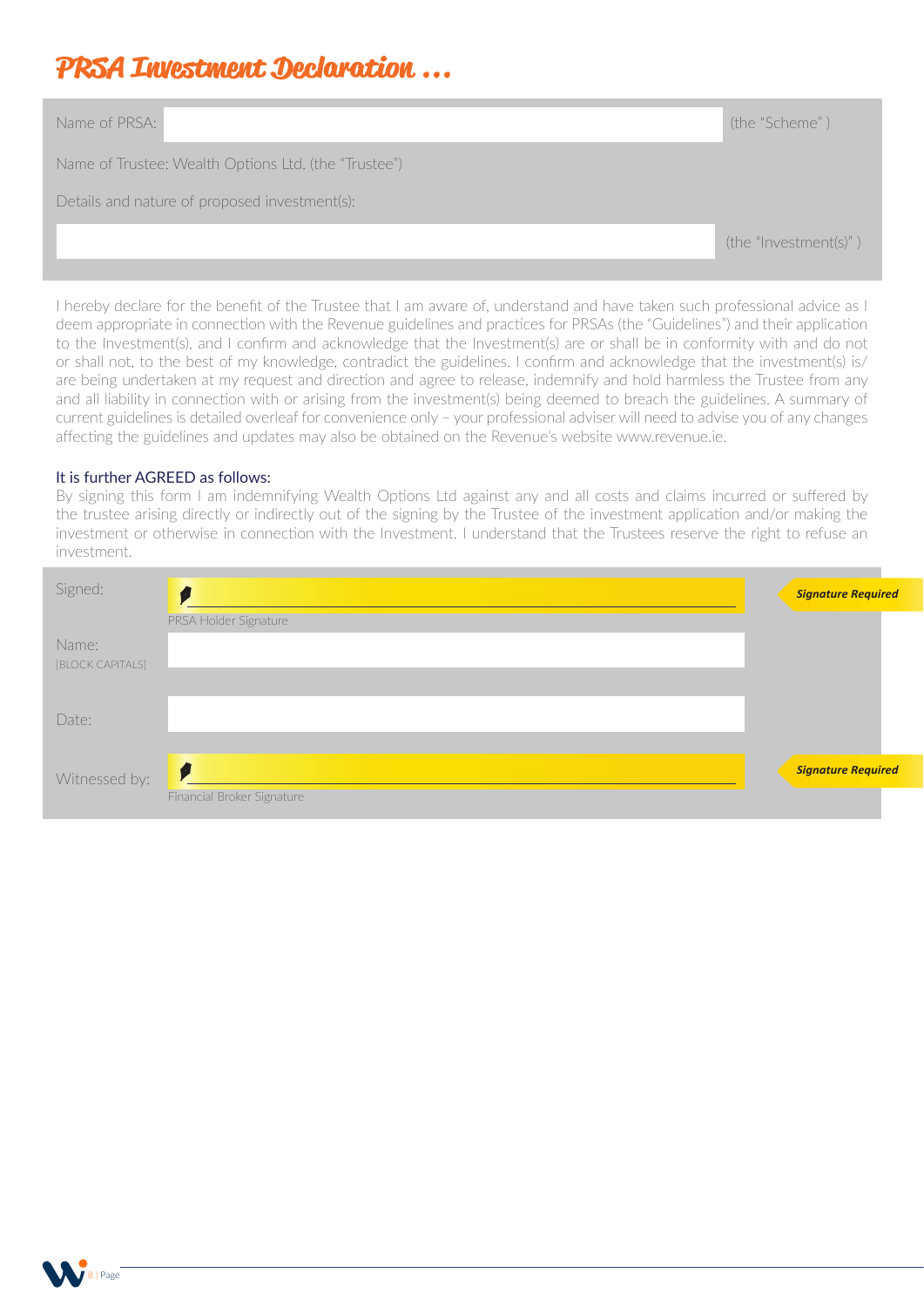## **PRSA Investment Restrictions ...**

As the PRSA Holder directing the investment of your Personal Retirement Savings Account, you should be aware of certain investment restrictions which apply to your fund.

### These restrictions arise from:

- The Revenue Commissioners, as a condition of approval of your fund. Contravening these restrictions could trigger a forced distribution of the asset from your PRSA; these investments are therefore prohibited for your fund.
- Tax legislation (s779A Taxes Consolidation Act 1997) which make certain investment transactions by your fund not tax efficient for you, by causing a forced withdrawal from the fund of the assets and funds involved, together with an associated tax charge for you. As such a transaction would not be in your best interests, these investment transactions should also be considered to be prohibited for your fund.
- Part X of the Pensions Act 1990, as amended. This legislation restricts the charges and fees that may be charged under a PRSA.

### Prohibited investments

The following investments and transactions are therefore **prohibited** for your fund:

- Buying assets from or selling assets to yourself, or anyone connected with $1$  you.
- A loan from your fund to yourself or to anyone connected with you, including to your employer;
- Shares, loans, debentures, etc. in the business of anyone connected to you;
- Tangible movable assets, such as works of art, wine, gold, jewelery, cars, yachts, racehorse, technology devices, etc.
- Residential or holiday properties, to be used by you or by anyone connected with you for this purpose;
- Commencement of the personal use by you, or by anyone connected with you, of a residential or holiday property previously held by the fund as an arm's length investment;
- Commencement of the use for business purposes by you, or by anyone connected with you, of a property previously held by the fund as an arm's length investment;
- Shares, loan notes, debentures, etc. in a company which is a 'close company'2, at a time when you, or anyone connected with you, is already an investor in that company;
- Shares in a private company whose value would exceed 5% of the fund's assets or 10% of the private company's share capital;
- The acquisition of a property where any one of the following would apply:
	- The vendor is not at arm's length to you or anyone connected with you;
	- The property is to be held for only a short period and then sold on;
	- The property is to be used in a business you are involved in, or anyone connected with you is involved in;
	- The property is to be developed and then sold on, within a short period;
	- An overseas property<sup>3</sup>;
	- The purchase of the property would leave insufficient liquidity in your fund to provide benefits on death and for annual distributions or fees;
	- Any renovation or works carried out on a property held within the PRSA must be completed on an "arms-length" basis i.e. by providers, contractors etc that have no connection to the PRSA holder. Invoices should be paid by the builder / contractor and included in the invoice to the PRSA for the works and paid directly from the pension fund. All invoices must be issued to the PRSA name and addressed to the property address.
- An investment (including joint investment with others) in an investment fund where someone connected with you is an investor and there is an arrangement by which the value of that other person's holding in the fund can increase at the expense of the value of your fund's holding in the fund.

#### Prohibited Charges

- As set out in s.104 of Part X of the Pensions Act 1990
- No fixed charges
- Any charges must be expressed as percentage of contribution or percentage of fund value
- *1. The term 'connected with' is very wide; see overleaf for a more detailed explanation*
- *2. The term 'close company' is explained in more detail overleaf*
- *3. Overseas properties are allowed in certain circumstances, subject to a number of restrictions*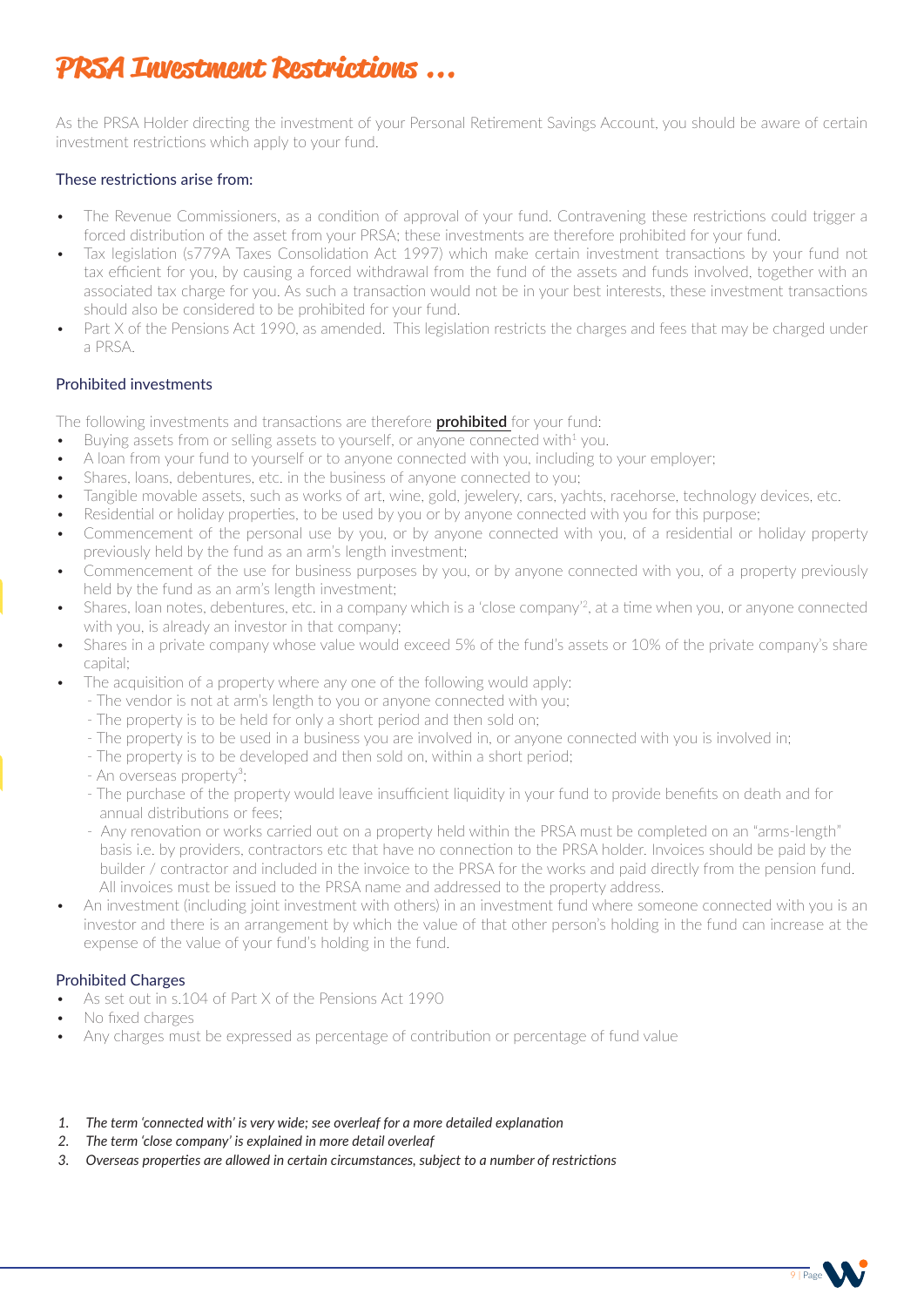## **'Connected with' ...**

Certain investments and transactions involving persons 'connected with' you are, as outlined above, prohibited. For this purpose, the following are deemed to be 'connected with' you

- Your spouse or civil partner;
- Your relatives, i.e. your brother, sister, parents, grandparents, children, grandchildren, aunt, uncle, niece or nephew;
- The spouse or civil partner of a relative of yours, as above. E.g. your grandchild's spouse is connected with you.
- A relative of your spouse or civil partner, i.e. your spouse's brother, sister, parents, grandparents, children, grandchildren, aunt, uncle, niece or nephew; e.g. your father in law is connected with you.
- The spouse or civil partner of a relative of your spouse or civil partner, as above. E.g. your sister in law is connected with you.
- A company where you (possibly in conjunction with others connected with you) have control over that company; and
- A business partner of yours, including their spouse or civil partner and relatives.

### **Individuals who are connected with you ...**



### **Close company ...**

Investments by your fund in a close company (or in a company which would be a close company if resident in the State) are prohibited if you or anyone connected with you are already an investor, e.g. shares or loans, in that company.

For this purpose a 'close company' is defined in s10 Taxes Consolidation Act 1997 and includes a company:

- under the control of five or fewer investors in the company; or
- under the control of its directors who are all investors in the company.

Most Irish resident companies are 'close' companies. A company owned by a small number of individuals or a family company will likely be a close company. However most companies listed on the stock exchange will likely not be close companies.

#### Important

We believe this list of prohibited investments to be correct as at April 2018. However Revenue Practice and tax legislation can change over time and hence the list of prohibited investments can change from time to time.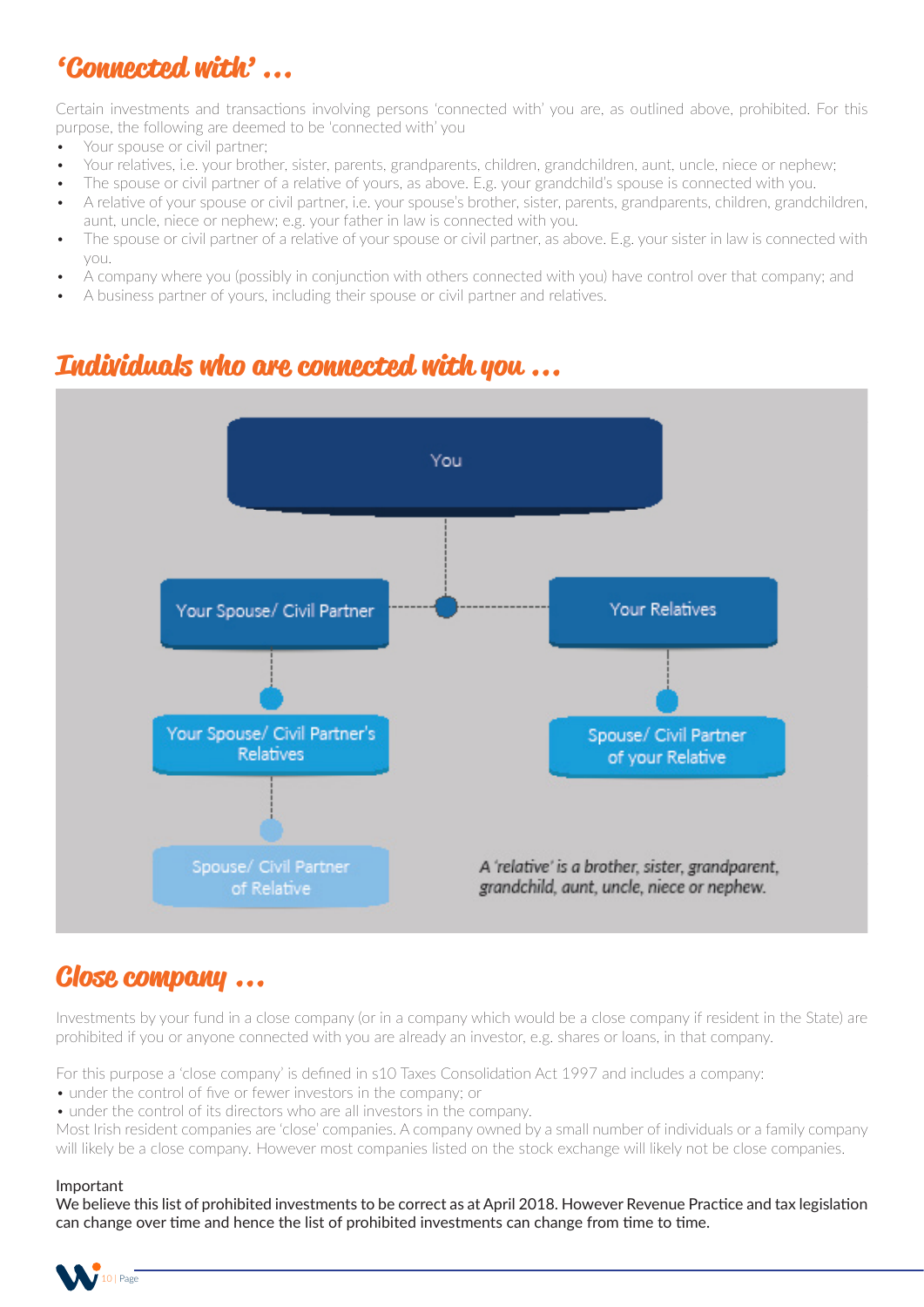## **Property Investment Questionnaire ...**

As the PRSA Holder directing the investment of your Personal Retirement Savings Account, you should be aware that certain investment restrictions apply to your fund in relation to the acquisition of property. Please complete the Questionnaire below in order that Wealth Options Ltd can determine whether the property in question can be acquired by your fund to hold as an investment.

| Name of PRSA                                                                                                                                                         |
|----------------------------------------------------------------------------------------------------------------------------------------------------------------------|
| Name of PRSA Holder:                                                                                                                                                 |
| Property to be acquired                                                                                                                                              |
| Residential<br>Commercial<br>Other<br>Holiday                                                                                                                        |
| Address of property:                                                                                                                                                 |
| Current use of the property:                                                                                                                                         |
| Is the property currently let?<br>No<br>Yes                                                                                                                          |
| Do you, or anyone connected with you, own a property in the locality either personally or through a pension?<br>Yes<br>No.                                           |
| Details of the vendor of the property                                                                                                                                |
| Name of the Vendor:                                                                                                                                                  |
| Is the Vendor at arm's length to you?<br>No<br>Yes                                                                                                                   |
| If No, please give more details:                                                                                                                                     |
| Have you or anyone connected with you previously owned this property?<br>No<br>Yes                                                                                   |
| If Yes please give more details                                                                                                                                      |
| Is the Vendor connected with you?<br>No.<br>Yes                                                                                                                      |
| Proposed use of the property                                                                                                                                         |
| Do you, or anyone connected with you, intend to use the property as a residence or holiday home?<br>Yes<br>No.                                                       |
| Do you, or anyone connected with you, intend to use the property in the course of a business in which you<br>or anyone connected with you is involved?<br>Yes<br>No. |
| Will the property be let or used by you or anyone connected to you, in the course of a business?<br>Yes<br>No                                                        |
| Is it proposed to sell on the property, or develop and sell on the property, within 5 years of acquisition?<br>Yes<br>No.                                            |
|                                                                                                                                                                      |
| Finance                                                                                                                                                              |

€

Acquisition cost, including costs, of the property: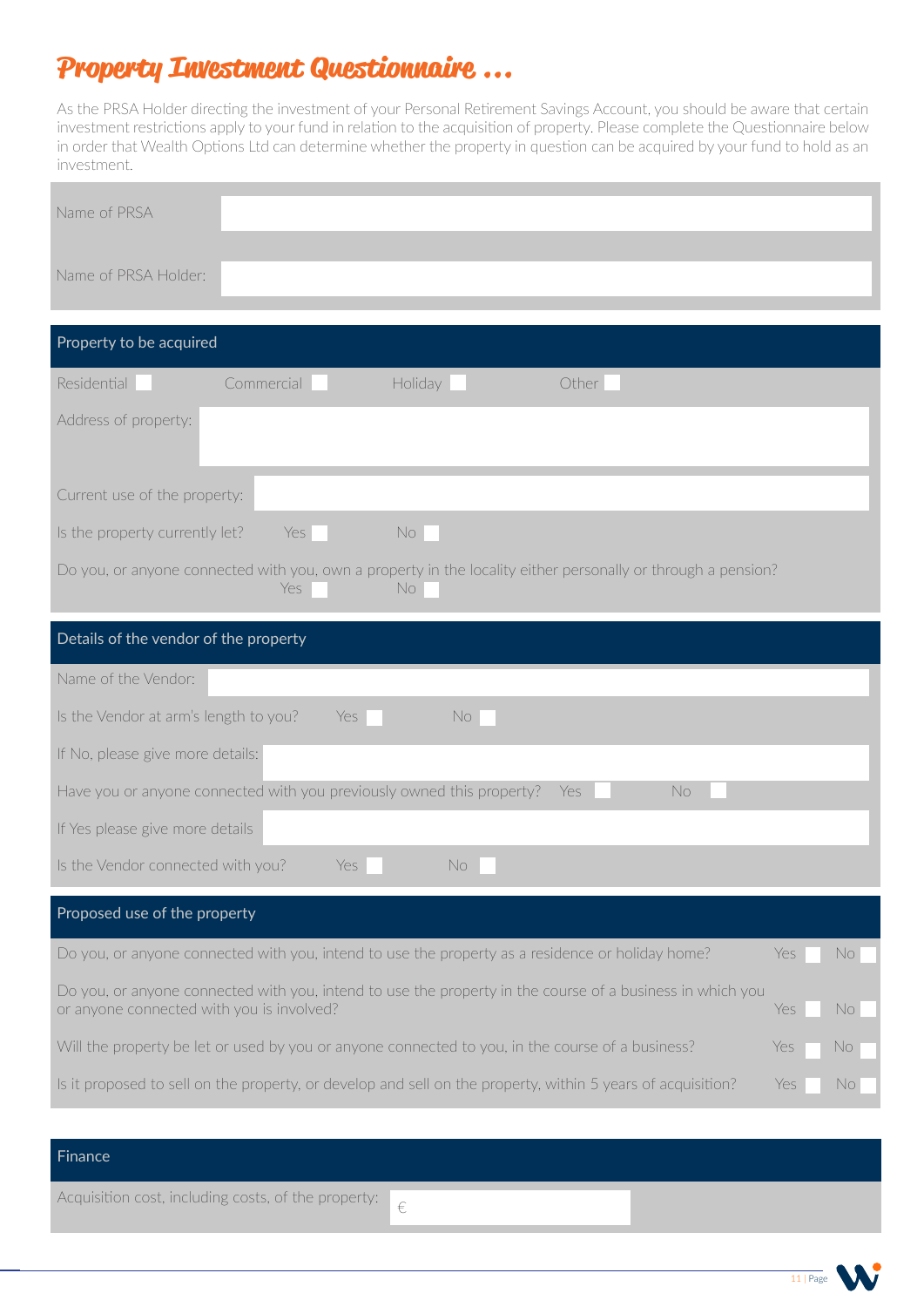| Property Management Company Details                                                |
|------------------------------------------------------------------------------------|
| Is there a Property Management Company agreement currently in Place?<br>Yes<br>No. |
| Please provide details:                                                            |
| Name                                                                               |
| <b>Address</b>                                                                     |
| Email Address                                                                      |
| Phone No.                                                                          |

#### Nominated Solicitor

Please provide details of your nominated solicitor (must be a part of the Wealth Options Ltd panel of solicitors).

#### **Please provide details:**

| Name          |
|---------------|
| Address       |
| Email Address |
| Phone No.     |
|               |

| <b>Declaration</b>                                                                                                                                                                                                                                                                                                                                                                                               |
|------------------------------------------------------------------------------------------------------------------------------------------------------------------------------------------------------------------------------------------------------------------------------------------------------------------------------------------------------------------------------------------------------------------|
| I have received, read and understood the investment restrictions. I declare that the answers provided in this Questionnaire<br>are correct and complete to the best of my knowledge. I understand and accept that if the proposed property investment<br>above does not comply with Revenue and tax legislation requirements, Wealth Options Ltd cannot consent to the proposed<br>acquisition of that property. |

**PRSA Holder Signature**  *i* 

### Data Protection

*Signature Required*

Wealth Options Ltd ('Wealth Options') will keep the information you provide, for the purposes of, and in connection with, this application, about yourself and about third parties confidential. Wealth Options will use it to administer this application and any subsequent appointment (agreement), and in order to comply with legal obligations imposed on it. Wealth Options is committed to safeguarding your personal data through its obligations under the Data Protection Acts. Further details of our data processing practices and your data protection rights are included in our Data Protection Policy. This policy is available on our website and/or in hard copy format from Wealth Options Ltd., Elm House, Millennium Park, Naas, Co. Kildare.

#### <sup>1</sup>Please see investment restrictions for an explanation of persons who are connected with you

Warning: Please note that the provision of this service provided by Wealth Options Ltd does not require licensing, authorisation, or registration with the Central Bank and, as a result, it is not covered by the Central Bank's requirements designed to protect consumers or by a statutory compensation scheme.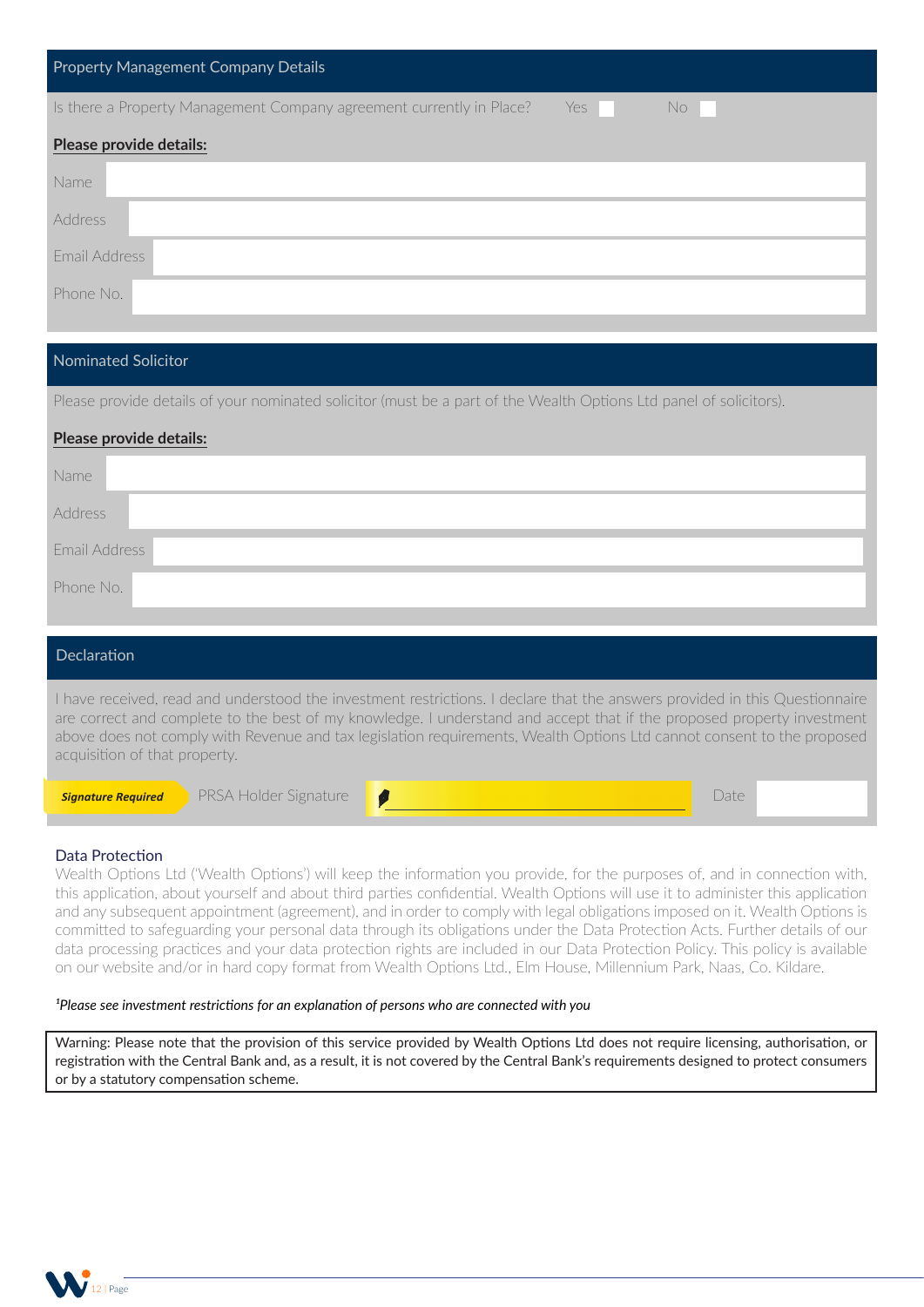## **Private Company Investment Questionnaire ...**

As PRSA Holder directing the investment of your Personal Retirement Savings Account, you should be aware that certain investment restrictions apply to your fund in relation to an investment in a private company. Please complete the Declaration below in order that Wealth Options Ltd can determine whether the proposed investment in a private company can be made by your fund.

| Name of PRSA:                                                                                                                                                                                                                                                                                                                                                                |
|------------------------------------------------------------------------------------------------------------------------------------------------------------------------------------------------------------------------------------------------------------------------------------------------------------------------------------------------------------------------------|
| Name of PRSA Holder                                                                                                                                                                                                                                                                                                                                                          |
| Details of the private company in which the fund proposes to invest:                                                                                                                                                                                                                                                                                                         |
| Company Name:                                                                                                                                                                                                                                                                                                                                                                |
| Company Registration                                                                                                                                                                                                                                                                                                                                                         |
| Contact Name:                                                                                                                                                                                                                                                                                                                                                                |
| Are you or anyone connected with <sup>1</sup> you already an investor (e.g. holds shared, loan notes, debentures, etc.) in this company<br>either personally or through a pension?<br>Yes<br>No.                                                                                                                                                                             |
| Details of the proposed investment in the private company:<br>Shares<br>Loans<br>Debentures<br>Other                                                                                                                                                                                                                                                                         |
| If Other, please give details                                                                                                                                                                                                                                                                                                                                                |
| Amount of proposed investment:<br>€                                                                                                                                                                                                                                                                                                                                          |
| If the proposed investment in the company will be by way of securities, will they be issued by the company or acquired<br>from an existing investor in the company?:<br>Issued by company<br>Acquired from an existing investor                                                                                                                                              |
| If the securities are to be acquired from an existing investor, are you or anyone connected with you the vendor of part of<br>all of the securities?<br>No<br>Yes                                                                                                                                                                                                            |
| If the proposed investment is shares in the company, what will be the issued share capital of the company after your<br>scheme acquires shares in the company?<br>€                                                                                                                                                                                                          |
| Declaration                                                                                                                                                                                                                                                                                                                                                                  |
|                                                                                                                                                                                                                                                                                                                                                                              |
| I have received, read and understood the investment restrictions. I declare that the answers provided in this Questionnaire<br>are correct and complete to the best of my knowledge. I understand and accept that if the proposed investment does not<br>comply with Revenue and tax legislation requirements, Wealth Options Ltd cannot consent to the proposed investment. |

*Signature Required*

Ī

PRSA Holder Signature *I* **D Date** *C* 

I

#### Data Protection Notice

Wealth Options Ltd ('Wealth Options') will keep the information you provide, for the purposes of, and in connection with, this application, about yourself and about third parties confidential. Wealth Options will use it to administer this application and any subsequent appointment (agreement), and in order to comply with legal obligations imposed on it. Wealth Options is committed to safeguarding your personal data through its obligations under the Data Protection Acts. Further details of our data processing practices and your data protection rights are included in our Data Protection Policy. This policy is available on our website and/or in hard copy format from Wealth Options Ltd., Elm House, Naas, Co. Kildare.

#### *Please see investment restrictions for an explanation of persons who are connected with you*

Warning: Please note that the provision of this service provided by Wealth Options Ltd does not require licensing, authorisation, or registration with the Central Bank and, as a result, it is not covered by the Central Bank's requirements designed to protect consumers or by a statutory compensation scheme.

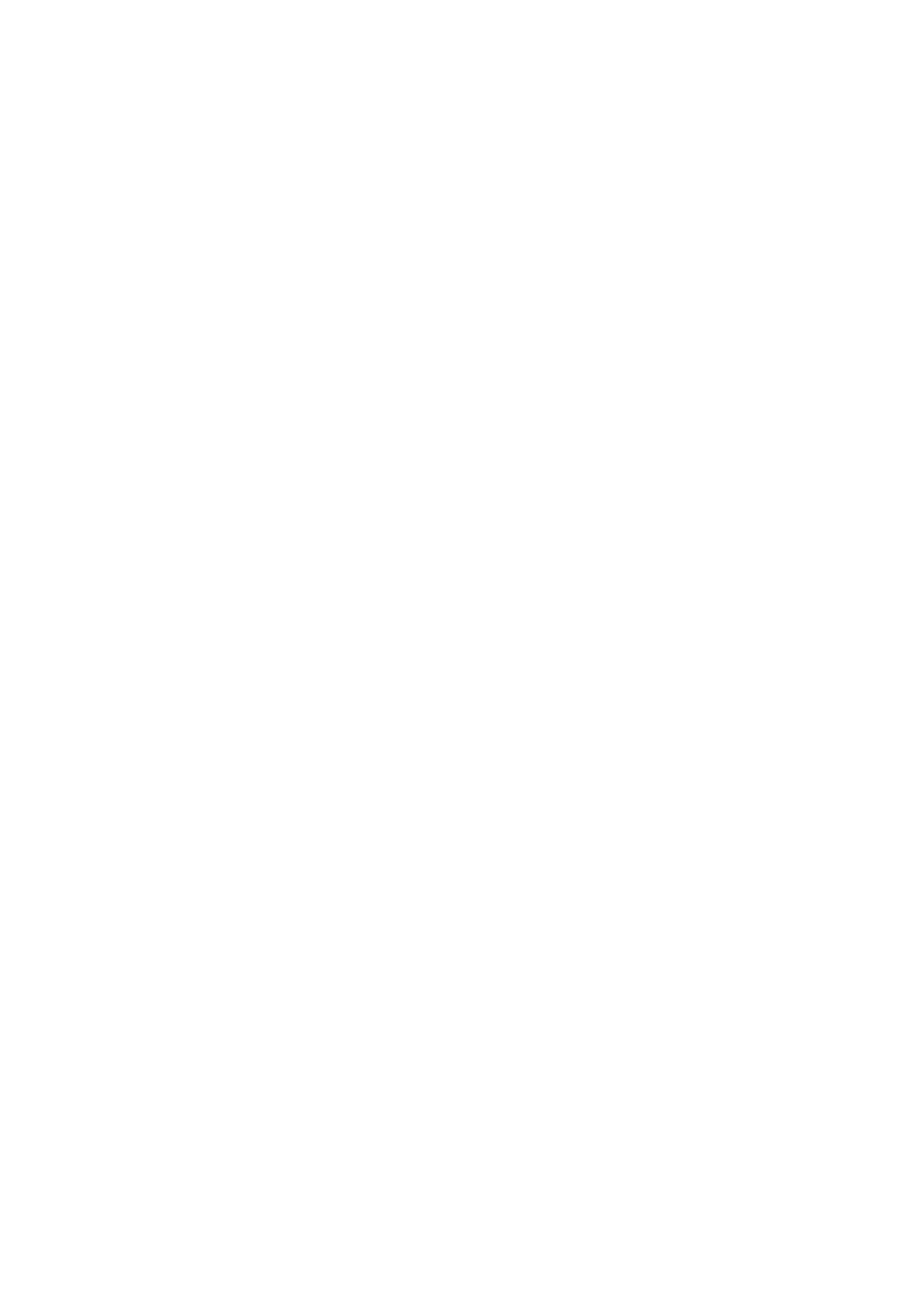| Policy Provider / Insurance Company name: |  |
|-------------------------------------------|--|
| Policy Number:                            |  |
| Policy Holder name:                       |  |
| Date of Birth:                            |  |

### **Re: Pension Transfer Request**

Date: \_\_\_\_\_\_\_\_\_\_\_\_\_\_\_\_\_\_\_\_\_, 20\_\_\_\_

To Whom It May Concern,

Please accept this as my instruction to transfer my existing pension with the above named pension provider to my Wealth Options Limited PRSA.

I hereby authorise you to directly provide Wealth Options Limited with any information they require regarding the financial products held by me or my company.

Wealth Options Limited is located at:

Wealth Options Limited Elm House Millennium Park Naas Co. Kildare

Tel: 045 882281 Fax: 045 882286

Please ensure that the cheque is made payable to: \_\_\_\_\_\_\_\_\_\_\_\_\_\_\_\_\_\_\_\_\_\_\_\_\_\_\_\_\_\_\_\_\_\_\_\_\_\_\_\_\_\_\_\_\_\_\_\_\_\_\_ PRSA.

I trust that you find the above in order, however please do not hesitate to contact the PRSA Department of Wealth Options Limited on 045 882281 or prsa@wealthoptions.ie if you have any further queries.

| Yours faithfully          |                  |
|---------------------------|------------------|
| <b>Signature Required</b> | Client Signature |
| Print Name:               |                  |
| ∙م†دי                     |                  |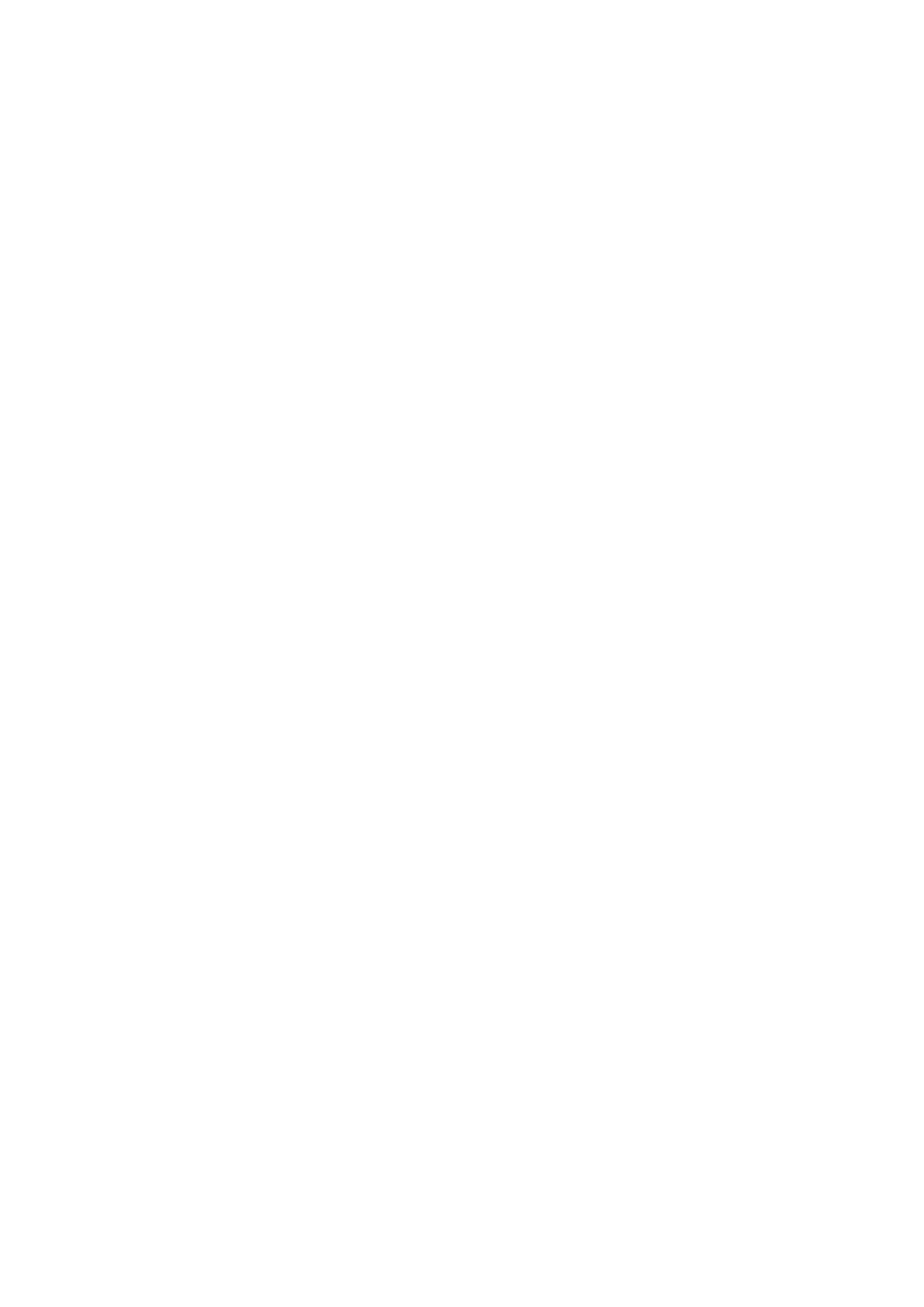| To: Wealth Options Ltd ("Wealth Options")<br>Unit 1C / 2A Elm House<br>Millennium Park<br><b>Naas</b><br>Co. Kildare |                     |                |
|----------------------------------------------------------------------------------------------------------------------|---------------------|----------------|
|                                                                                                                      | (the "PRSA Holder") |                |
| Re: "                                                                                                                |                     | " (the "PRSA") |
| Date:<br>20                                                                                                          |                     |                |

Dear Sirs,

The PRSA Holder as beneficiary of the PRSA hereby consents to Wealth Options as trustee solely opening and operating a bank account or accounts (together the "Account") with Bank of Ireland (the "Bank") for the purposes of the PRSA where Wealth Options shall be the sole signatory or authorising party in respect of transfers and other instructions in connection with the Account, whether made electronically or otherwise. Such instructions shall comprise all instructions to be given to the Bank in connection with the opening and operating of the Account and may include, but shall not be limited to, mandates and indemnity forms required for electronic banking and all forms of transfer instruction.

It is agreed and acknowledged between Wealth Options and the PRSA Holder to operate the following procedures in connection with the Account:

(i) The Account shall be established as a trust account designated for and identified by the name of the PRSA;

(ii) The Account shall only be used for and shall only contain funds belonging to or held for the purposes of the PRSA and shall not contain funds belonging to or held for the purposes of any other PRSA;

(iii) While the mandate and other instructions given to the bank may be signed solely by and on behalf of Wealth Options, Wealth Options shall obtain the written consent of the PRSA Holder prior to making or issuing instructions for any transfers save where any such transfer relates to:

- 1. a payment to the Revenue Commissioners;
- 2. on the death of the PRSA Holder, a payment that is to be made to or as directed by the PRSA Holder's personal representatives as part of his/her estate; or
- 3. the payment is in respect of any fees or expenses of Wealth Options that have not been paid when due.

It is agreed and acknowledged that nothing herein shall oblige the Bank to verify that the above procedures have been observed.

Yours faithfully,

*Signature Required*

**The PRSA Holder** 

Agreed and acknowledged: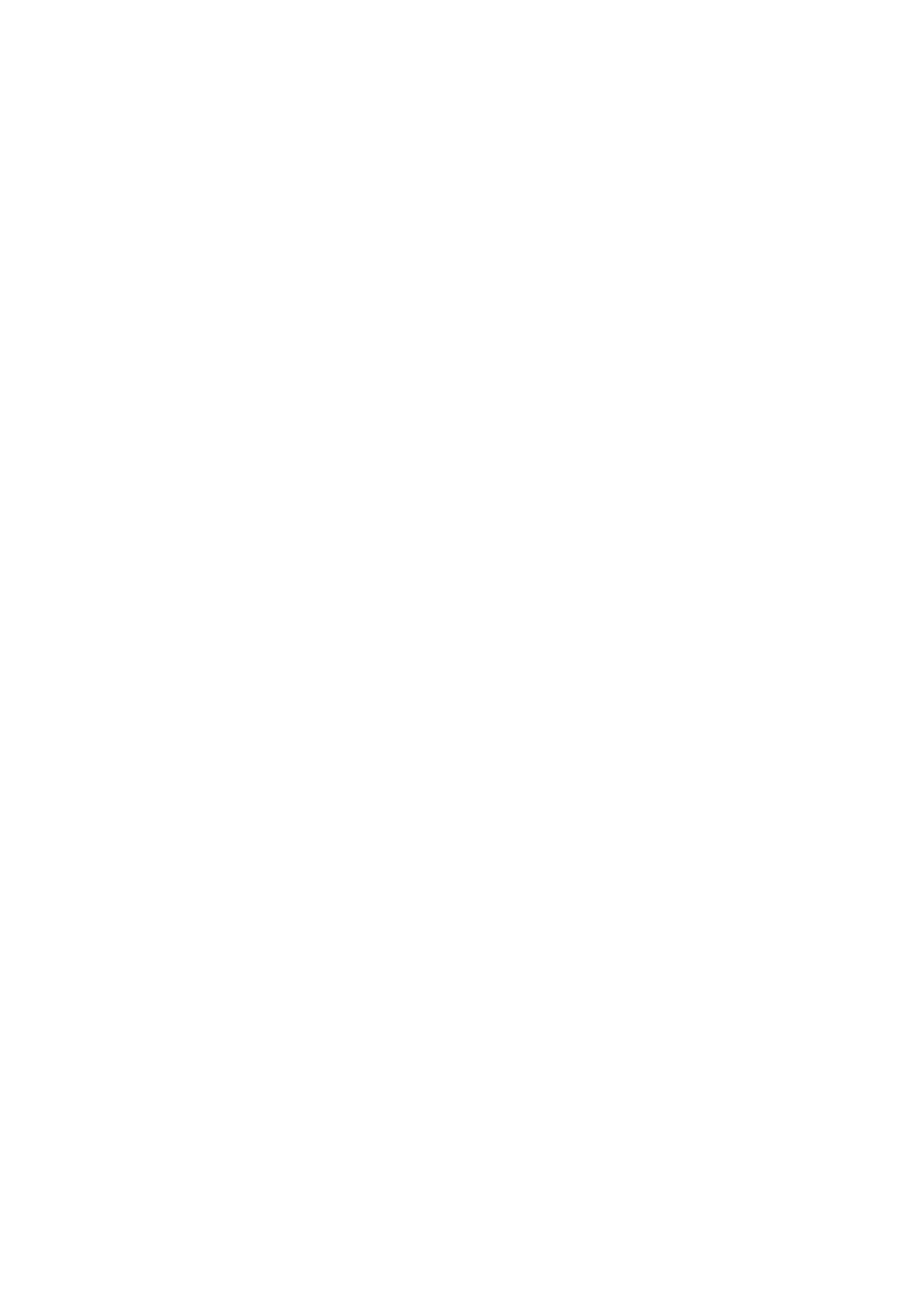| Private & Confidential<br>The PRSA Dept<br>Wealth Options Ltd<br>Unit 1C Elm House<br>Millennium Park<br><b>Naas</b><br>Co. Kildare |                                                                   |                                             |
|-------------------------------------------------------------------------------------------------------------------------------------|-------------------------------------------------------------------|---------------------------------------------|
|                                                                                                                                     |                                                                   |                                             |
|                                                                                                                                     |                                                                   | ARE                                         |
|                                                                                                                                     |                                                                   |                                             |
| Dear team,                                                                                                                          |                                                                   |                                             |
|                                                                                                                                     | Please transfer €______________ to the following account details: |                                             |
| <b>Bank Name</b>                                                                                                                    |                                                                   |                                             |
| Sort Code                                                                                                                           |                                                                   |                                             |
| Account No.                                                                                                                         |                                                                   |                                             |
| <b>Account Name</b>                                                                                                                 |                                                                   |                                             |
| <b>BIC / Swift Code</b>                                                                                                             |                                                                   |                                             |
| <b>IBAN</b>                                                                                                                         |                                                                   |                                             |
| Payment Reference                                                                                                                   |                                                                   |                                             |
| Yours sincerely,<br><b>Signature Required</b><br>P                                                                                  |                                                                   |                                             |
|                                                                                                                                     | The PRSA Holder                                                   | For and on behalf of Wealth Options Limited |
|                                                                                                                                     |                                                                   |                                             |

**Important Note: Wealth Options Limited shall not be liable for any loss or depreciation that may occur in an intended investment during the time taken from the signing of this instruction by the PRSA Holder to the time the funds are transferred.**

| <b>For Office Use Only</b> |                                      |
|----------------------------|--------------------------------------|
| Admin                      |                                      |
| Investment Type:           | Tranche No:<br>_____________________ |